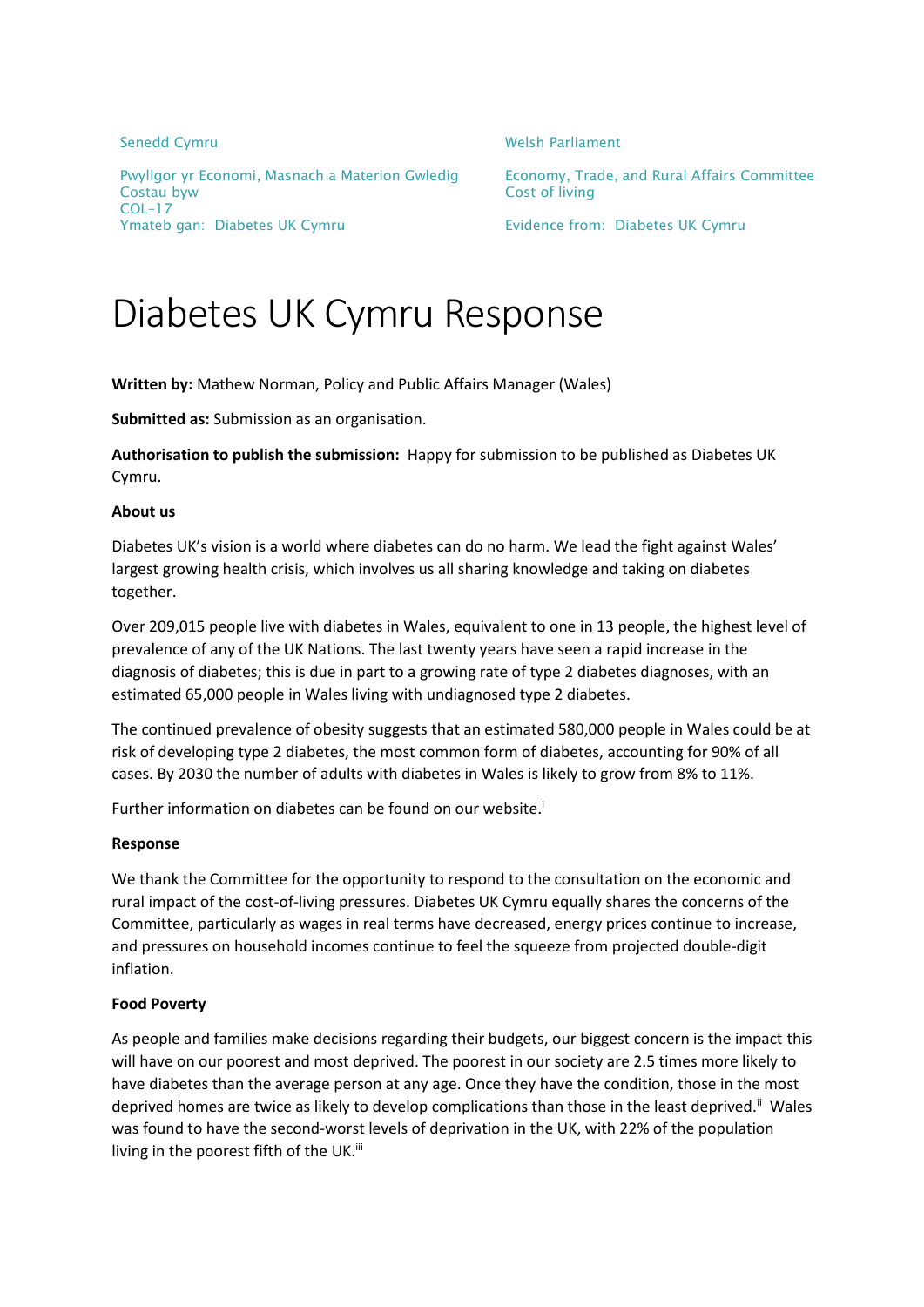Already the Institute for Fiscal Studies has found that 9% of the poorest households face the highest inflation rates in the nation, facing double-digit inflation on essential day to day items accounting for a significant proportion of their monthly budgets.<sup>iv</sup>

With increasing pressures on the cost of living, living healthily in the UK is not attainable for our most deprived. The Food Foundation states that the poorest fifth of homes with children would need to spend 42% of their disposable income to meet the Public Health 'Eatwell Guide'.<sup>v</sup> As well as the potential impact on the development of type 2 diabetes, such pressures may negatively impact type 1 diabetes health, with research from the University of Edinburgh unveiling that poorer living circumstances increase blood sugar levels. Increasing the stresses and burdens of a family in a deprived area to support their children with type 1 diabetes to live well. $\mathrm{v}$ 

Such impact is further compounded in communities of Black African, African Caribbean and South Asian (Indian, Pakistani, Bangladeshi) backgrounds. They are at a higher risk of developing type 2 diabetes from a younger age (your risk increases from 25 years old). These rates are much younger than the white population, and their risk increases from 40 years and older. The research is uncertain about the cause; however, further health support for ethnic groups should be encouraged, primarily as higher numbers who live in deprivation are also found in these communities.<sup>vii</sup>

Diabetes UK Cymru welcomes measures that the Welsh Government has introduced, such as healthy and balanced Free School Meals, to help reduce the financial burdens of Welsh families and ensure that all children receive a healthy balanced diet. Nonetheless, we are concerned that nutritional information needed for the good management of diabetes will not be readily available and call for further support for all children with conditions such as diabetes that require nutritional information to manage their condition well. This will help reduce pressure on families with children who have diabetes and avoid families having to consider sending their children with a packed lunch to avoid any complications.

We further welcome the proposed measures outlined in Healthy Weight Healthy Wales 2022-24, which aims to improve the food environment that will see the end of price promotions, aiming to make the healthy choice the easy choice. Vill However, recent changes in policy in the UK have raised several concerns for the Charity, delaying key pledges from their Obesity Strategy, already approved by the UK Parliament, by a year. The policies to be delayed are restrictions on advertising unhealthy food online and on television before 9 pm and multibuy offers in supermarkets. Diabetes UK supports calls to stop delays to these policies and ensure that they are followed through.

In Wales, we have concerns that such pressures may influence strategy as outlined in Healthy Weight Healthy Wales. As a charity, we cannot stress enough the importance of a positive food environment and the need to introduce measures and legislation to reduce the sale of junk food and marketing promotions of unhealthy food, the consumption of which can lead to lifelong complications, eating disorders, obesity and diabetes diagnosis later in life.

Contrary to the reasons proposed by the UK Government, multi-buy promotions are not an effective means for households to save money; instead, these promotions encourage further spending.<sup>ix</sup> The promotions are designed to encourage impulsive purchases and normalise frequent buying. Promotions have been found to increase the total amount of household food and drink purchased by around 1/5 (22%), and a minute of junk food advertisement is enough to encourage children to eat additional calories.<sup>x</sup>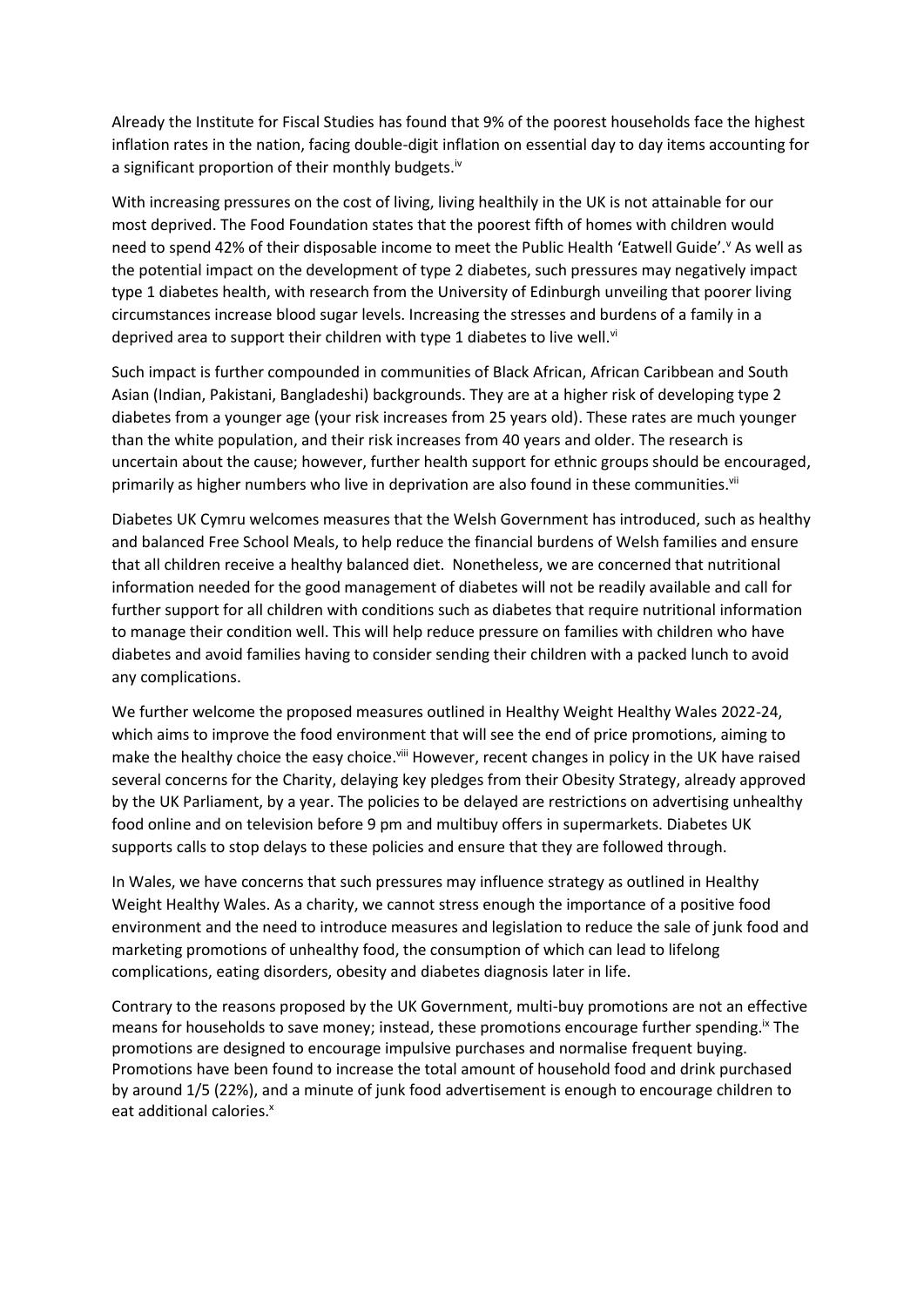Diabetes UK Cymru, a member of Obesity Alliance Cymru, stresses that progressive policies to promote a positive food environment must continue and should not be delayed by arguments proposed by industry member-led representative organisations that do not support such changes.

## **Fuel Poverty**

The committee is aware of the effects of Fuel Poverty on a significant proportion of Wales' population, especially in rural regions, before the current crisis. Ofgem's updated April energy tariff cap increased the average households' bills on gas and electricity by 54% from the previous month, which translated to a 70% year on year increase.<sup>xi</sup> Diabetes UK Cymru is concerned about the impact this will have on our most vulnerable populations managing their Diabetes.

With many already struggling during the warmer months, our concerns are heating costs. Colder temperatures may impact the management of diabetes, especially when managing blood glucose levels. Diabetes UK Cymru welcomes the Welsh Government's Cost-of-living package of support for the most deprived and vulnerable communities; however, further support will be needed in the winter months to support our most vulnerable to heat their homes and help reduce complications from diabetes.<sup>xii</sup>

### **Conclusion**

As a Charity, we are already receiving calls from people managing their Diabetes and struggling to manage the increased cost of living. We have set up a monthly data dashboard to track contact with beneficiaries with Diabetes UK and its impact on people affected by diabetes.

We will continue to raise concerns from our beneficiaries; however, the cost of living may impact future diabetes prevention work, diabetes care and support for people living with diabetes. As a Charity, we welcome opportunities to raise our concerns, and if you wish for further information, please do not hesitate to contact us.